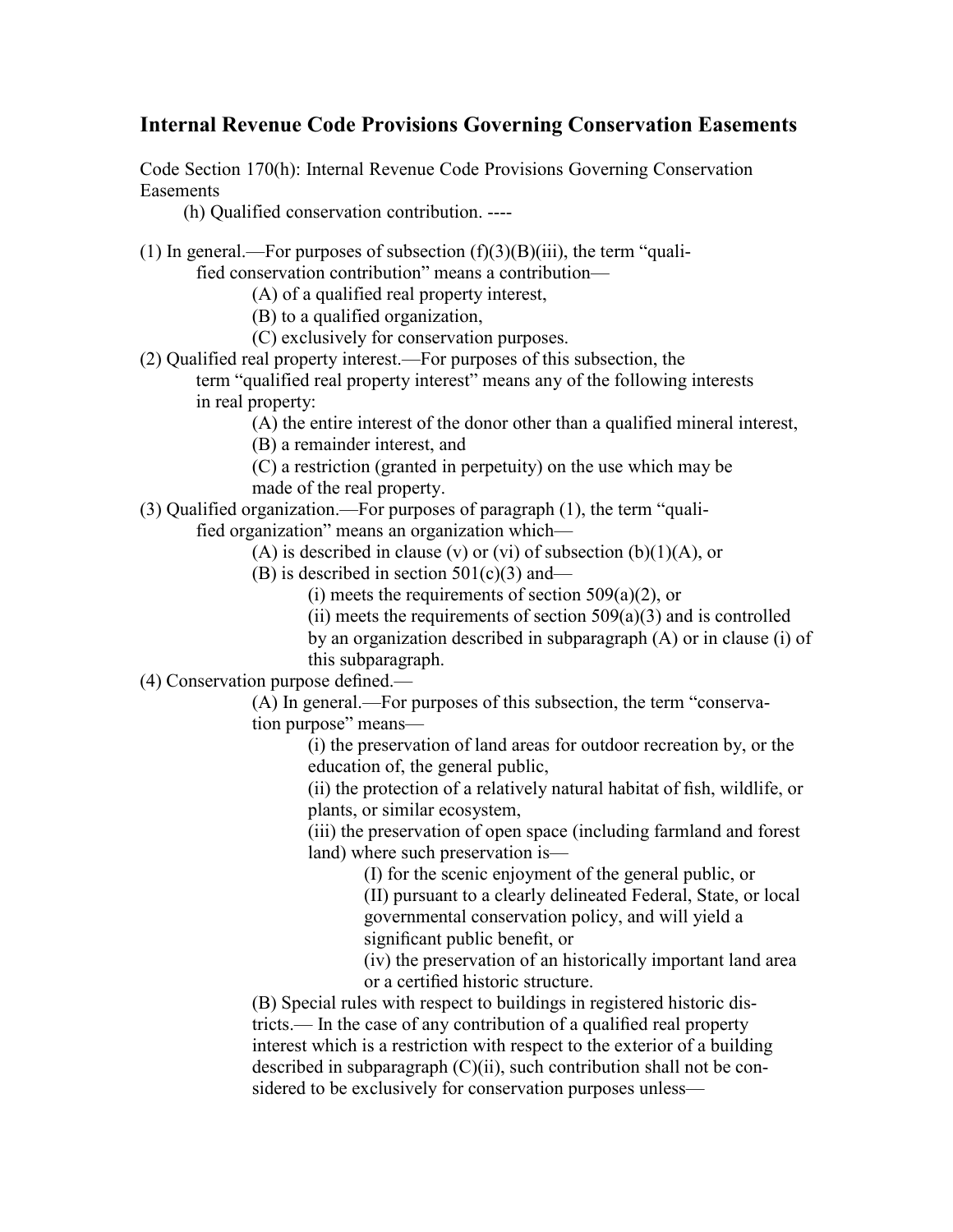(i) such interest—

(I) includes a restriction which preserves the entire exterior of the building (including the front, sides, rear, and height of the building), and

(II) prohibits any change in the exterior of the building which is inconsistent with the historical character of such exterior

(ii) the donor and donee enter into a written agreement certifying, under penalty of perjury, that the donee—

> (I) is a qualified organization (as defined in paragraph (3)) with a purpose of environmental protection, land conservation, open space preservation, or historic preservation, and

(II) has the resources to manage and enforce the restriction and a commitment to do so, and

(iii) in the case of any contribution made in a taxable year beginning after the date of the enactment of this subparagraph, the taxpayer includes with the taxpayer's return for the taxable year of the contribution—

> (I) a qualified appraisal (within the meaning of subsection  $(f)(11)(E)$  of the qualified property interest,

> (II) photographs of the entire exterior of the building, and

(III) a description of all restrictions on the development of the building.

(C) Certified historic structure.—For purposes of subparagraph

 $(A)(iv)$ , the term "certified historic structure" means—

(i) any building, structure, or land area which is listed in the National Register, or

(ii) any building which is located in a registered historic district (as defined in section  $47(c)(3)(B)$  and is certified by the Secretary of the Interior to the Secretary as being of historic significance to the district.

 A building, structure, or land area satisfies the preceding sentence if it satisfies such sentence either at the time of the transfer or on the due date (including extensions) for filing the transferor's return under this chapter for the taxable year in which the transfer is made.

(5) Exclusively for conservation purposes.—For purposes of this subsection—

(A) Conservation purpose must be protected.—A contribution shall not be treated as exclusively for conservation purposes unless the conservation purpose is protected in perpetuity.

(B) No surface mining permitted.—

(i) In general.—Except as provided in clause (ii), in the case of a contribution of any interest where there is a retention of a qualified mineral interest, subparagraph (A) shall not be treated as met if at any time there may be extraction or removal of minerals by any